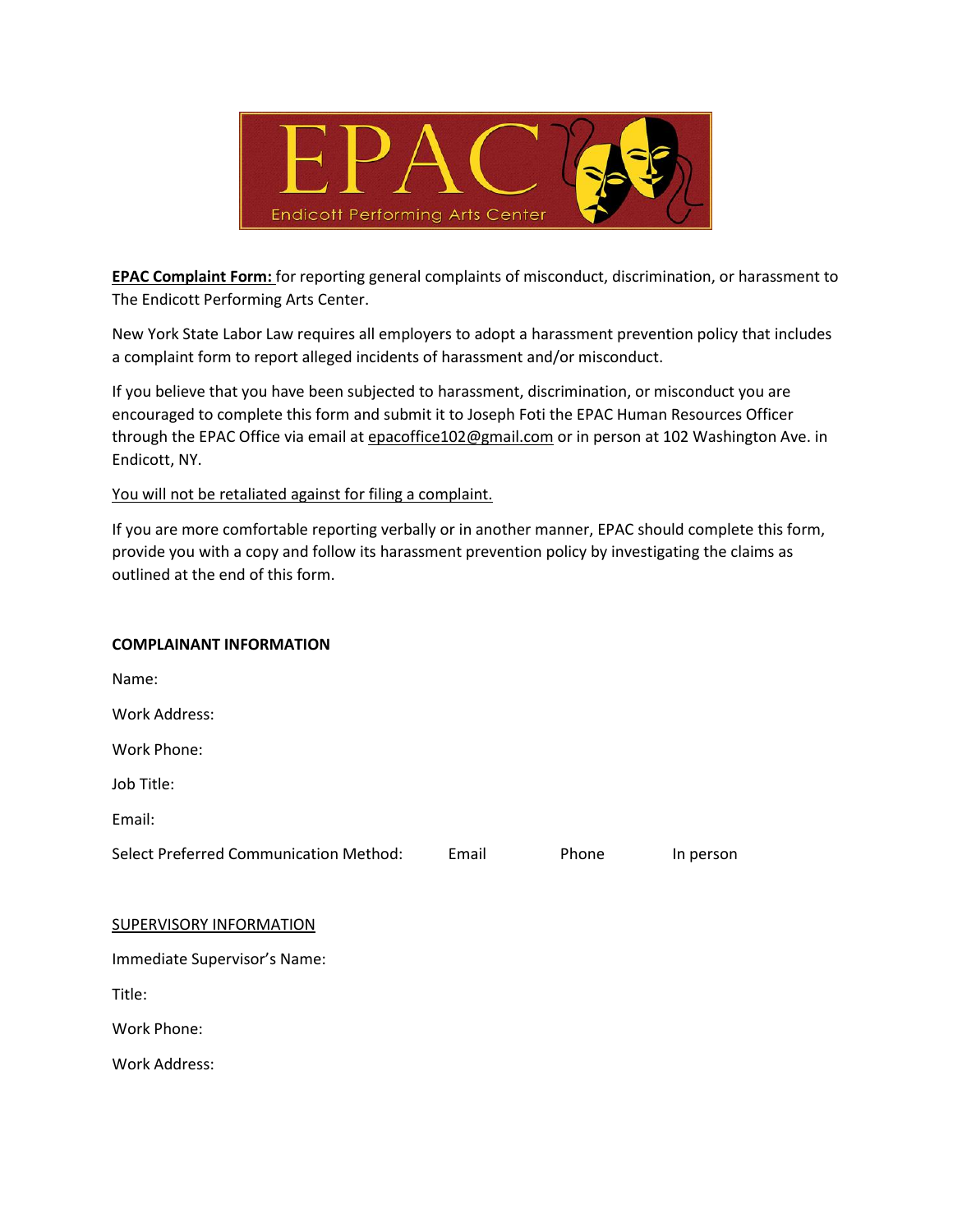### **Complaint Form for Reporting 2.1 Complaint Form for Reporting 2.1 Complaint Form for Reporting 2.1 Complaint Form**  $P$  **and**  $P$  **and**  $P$  **and**  $P$  **and**  $P$  **and**  $P$  **and**  $P$  **and**  $P$  **and**  $P$  **and**  $P$  **and**  $P$  **and**  $P$  **and**  $P$  **and**  $P$

#### **COMPLAINT INFORMATION**

1. Your complaint of Harassment, Discrimination, or misconduct is made about:

Name: Title: Work Address: Work Phone:

Relationship to you: Supervisor Subordinate Co-Worker Other

2. Please describe what happened and how it is affecting you and your work. Please use additional sheets of paper if necessary and attach any relevant documents or evidence.

3. Date(s) incident(s) occurred:

Is the misconduct continuing? Yes No

4. Please list the name and contact information of any witnesses or individuals who may have information related to your complaint:

# *The last question is optional but may help the investigation.*

5. Have you previously complained or provided information (verbal or written) about related incidents? If yes, when and to whom did you complain or provide information?

If you have retained legal counsel and would like us to work with them, please provide their contact information.

| Signature: | Date: |
|------------|-------|
|------------|-------|